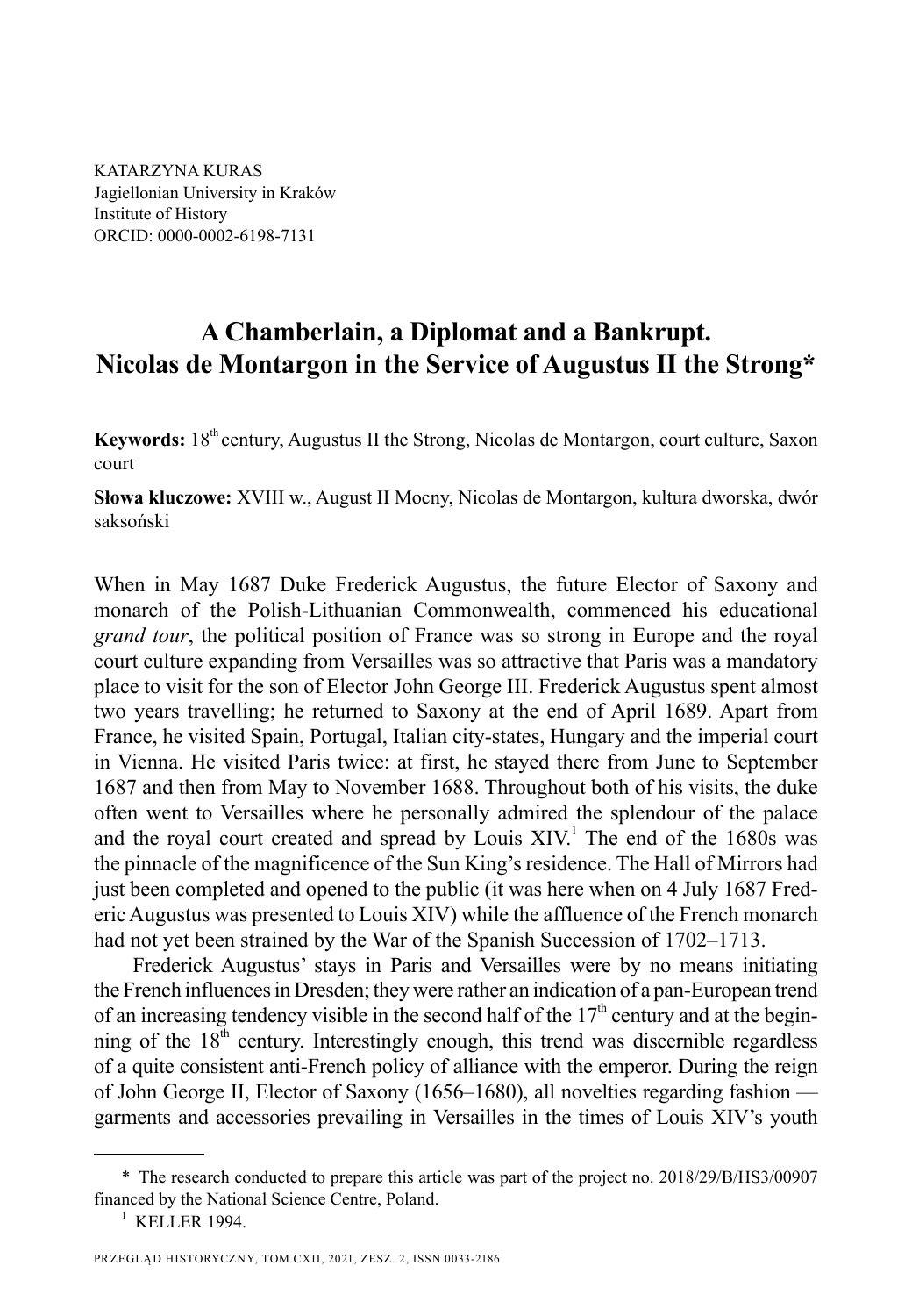in particular — were eagerly taken over.<sup>2</sup> French merchants travelling to the Elbe were rather a rarity at that time. Both the Elector and his subjects purchased the necessary things at the famous markets in Leipzig.<sup>3</sup> A short-term political rapprochement with France in the times of John George III (1680–1691) resulted in exchange of people and royal court culture. The circle of the Elector, who had considerable ambitions on the international arena, included Italian and French artists looking for an opportunity at his court to make a career and receive an adequate payment.<sup>4</sup>

Both visits in the capital of France were an occasion for Frederick Augustus to get to know new trends and style of governance in which ceremonies and etiquette played out in a suitable entourage — had a significant influence on the monarch's image. Augustus II's style of governance was by no means a simple imitation of what the monarch had seen in Versailles and what he had most likely admired to some extent. Therefore, it was not the goal of Elector of Saxony and King of Poland to imitate Louis XIV; for instance, the Elector quite consciously rejected the pompous and complicated ceremonial taking place in Versailles and gave up the etiquette for more direct forms of communication. Augustus II chose only those elements from the system created by the Sun King which he considered valuable for the state joined by the Polish-Saxon union, creating an original entity seasoned with cosmopolitan elements. Presence of foreigners at the royal court was its indispensable part. As Jacek Staszewski writes, "[t]here was a traditional belief in Augustus II's circle that each foreigner accepted into the Elector's service would become a good Saxon, if he ate bread received by the monarch."<sup>5</sup> An important place amongst the foreigners arriving at the Wettin court was taken by the subjects of the French monarchs due to strong cultural ties and an increasing significance of commerce. Relying on the court's calendars that were issued since 1728, Katrin Keller notes that French and Italian surnames appeared quite regularly in these publications alongside those of the Polish and German nobility. The foreigners usually held specific offices; they were court artists, cooks, or held military functions.<sup>6</sup>

As soon as the Elector took over independent rule in the Commonwealth, which at the same time visibly strengthened his position in the Holy Roman Empire, he sent to Paris Baron Raymond Leplat, an architect responsible for royal buildings, whose task was to make purchases and order various artworks (including fashionable furniture) intended for monarchical residencies in Dresden and Warsaw.<sup>7</sup> As part

 $2^2$  The royal court culture in the times of John George II, Elector of Saxony, is presented by DEPPE 2006.

<sup>3</sup> SYNDRAM 2009, p. 268.

<sup>4</sup> STASZEWSKI 1986, p. 55.

<sup>5</sup> STASZEWSKI 1986, p. 55.

<sup>6</sup> KELLER 1999, p. 79.

<sup>7</sup> Details on purchases made by Leplat at the request of Augustus II are presented by SYNDRAM 2009, pp. 272–274.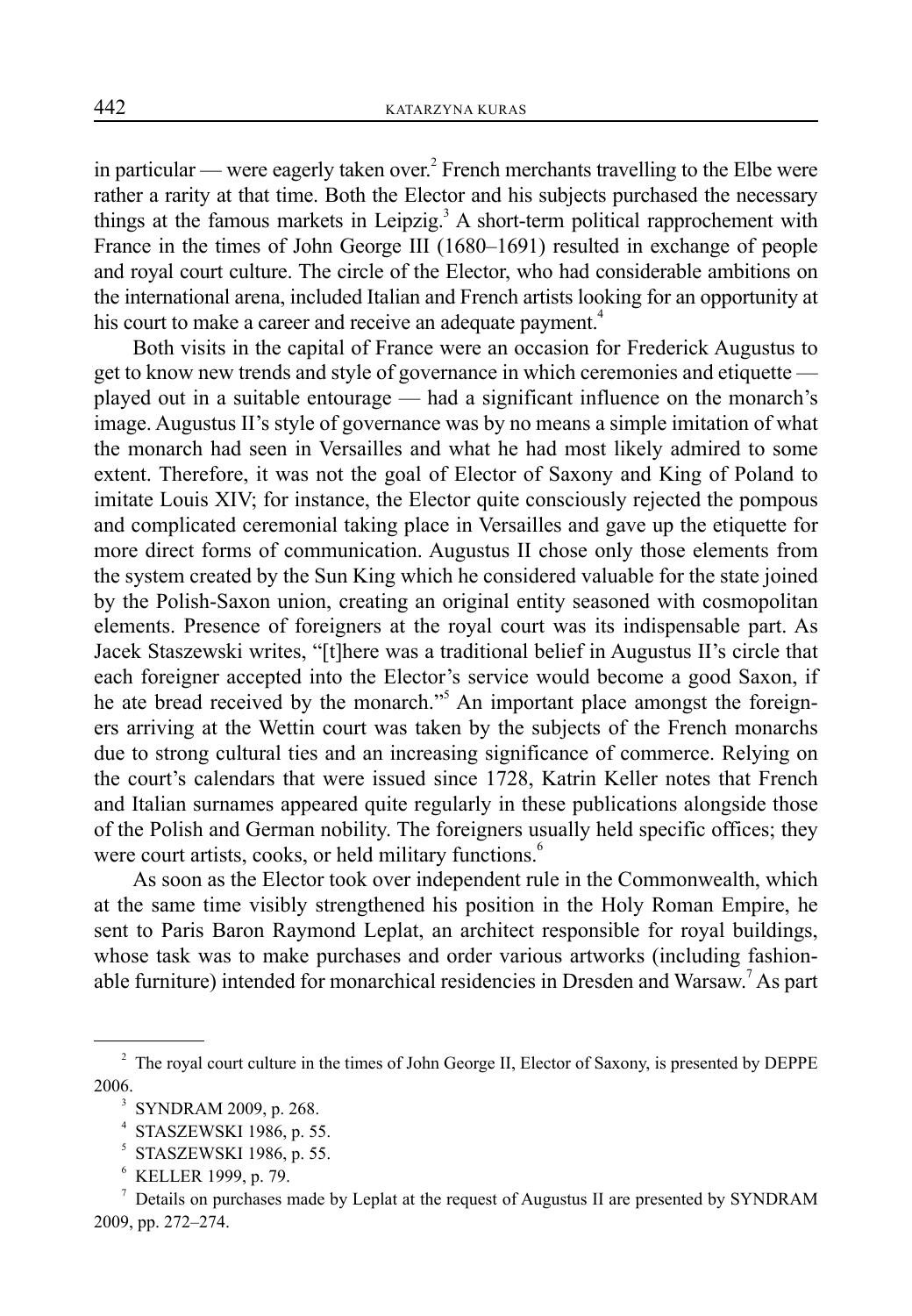of his tasks, Leplat encouraged a considerable number of French artists to come to Dresden; they included the renowned painter of Augustus II's portraits Louis de Silvestre. Augustus' activity in France, and particularly the agility of his representatives (including chamberlains who were regularly sent to make large purchases) meant that the king quickly developed a network of his own commercial contacts which he most likely used while looking for specialists in specific fields for his court. For example, the Parisian merchant Antoine Boucher was a supplier of various objects for the king towards the end of the  $17<sup>th</sup>$  century. Charles Le Roy, who was French but usually resided in Amsterdam, was responsible for precious stones and, in particular, for diamonds, which were popular on the Parisian markets. The monarch was personally visited in Dresden by a tailor, Simon, who transported various trinkets directly from the French capital on each occasion.<sup>8</sup>

The royal orders were still carried out by Leplat in the later period, but the king had his own permanent sales representative in Paris — Nicholas de Montargon.<sup>9</sup> The subject of this article is the turbulent story of his life and career. Montargon is present on the pages of books of fiction and historical works, but no exceptional attention has been paid to him. Virginie Spenlé, the author of a book on the Saxon and French artistic ties, has quite inaccurately observed that little is known about Montargon and that even his name is unknown.<sup>10</sup> The aura of ambiguities surrounding the chamberlain of Augustus II is understood in so far as the issue of the presence of foreigners — including newcomers from France — at the court of Augustus II still awaits a detailed analysis, even though their role in the transfer of cultural models seems to be obvious.<sup>11</sup> Thus Montargon is a representative of a certain group of people who either abandoned their own country for some reasons and chose to serve at the Saxon court, or — by using their position, knowledge and talents — became diplomatic agents, trade intermediaries or artists who were drifting between Dresden and Paris.

Information on Montargon's biography is extremely scarce. The most attention was given to him by Karl Ludwig von Pöllnitz in *La saxe galante*, the story — full of gossip and fabrications — on Augustus II's circle, which was commissioned by the Prussian court.<sup>12</sup> The character of the Frenchmen appears in this work when the king, Augustus II, decides to send an envoy for Anna Constantia von Brockdorff, the Countess of Cosel. The mission was eventually assigned to Montargon, whose profile Pöllnitz decided to outline a bit on this occasion. According to him,

<sup>8</sup> SYNDRAM 2009, pp. 274–276.

<sup>9</sup> WATANABE-O'KELLY 2002, pp. 205–206.

<sup>10</sup> SPENLÉ 2008, p. 123.

<sup>&</sup>lt;sup>11</sup> Only professional careers of artists and musicians have been analysed in detail, i.e.: WIERZBIC-KA-MICHALSKA 1964; WIERZBICKA-MICHALSKA 1975; STOCKIGT 2015, pp. 17–50.

<sup>&</sup>lt;sup>12</sup> STASZEWSKI 1998, p. 5. Pöllnitz's version was very accurately repeated in the novel *Hrabina Cosel* by KRASZEWSKI 1952.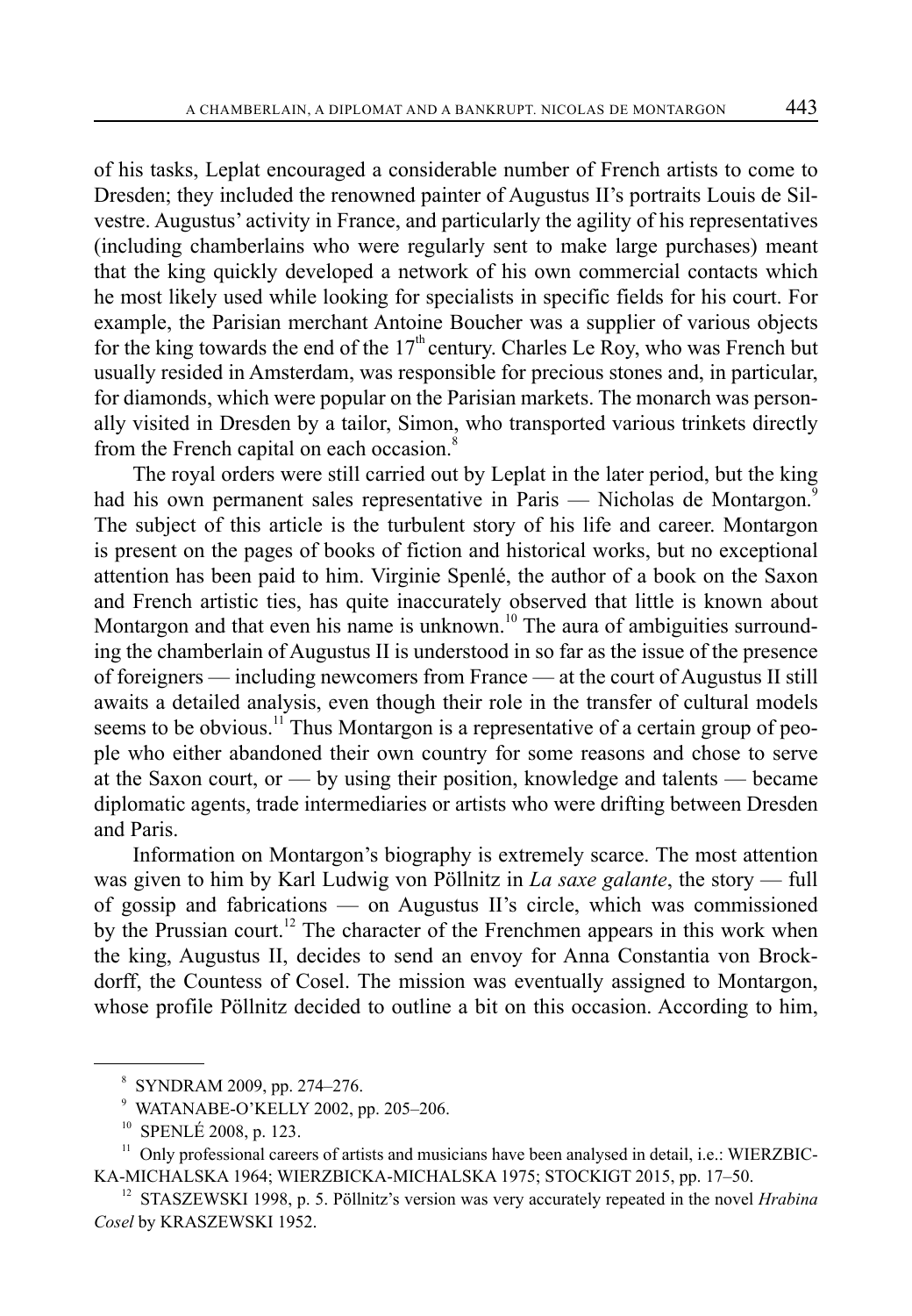Montargon arrived in the Commonwealth together with Melchior de Polignac, who was preparing foundations for the election of the French candidate in 1697. He was then associated with the House of Bieliński and then — at a moment which was not closely defined by Pöllnitz — he became a chamberlain (*gentilhomme de la chambre*, *Kammerherr*) of Augustus II.<sup>13</sup> The mission assigned by the king became an excuse for the author to describe Montargon's character a little bit. He was supposed to be "naturellement assez doux, & dont les manières étaient toutes composes",<sup>14</sup> which was probably a pose typical for a courtier at the beginning of the  $18<sup>th</sup>$ century; additionally, it may have been his conscious strategy used during the negotiations with the Countess of Cosel. On the other hand an unerring rejection with the pistol, which the Countess chose, was used by Pöllnitz to point out the low birth status of the monarchical envoy. Montargon was allegedly a son of a public notary from the village of Chaillot near Paris.<sup>15</sup>

In the light of limited sources on Montargon, it is impossible to separate gossip and conjecture from truth in Pöllnitz's account. The nature of his work dictates great caution, but it should not be ruled out that in some of the aspects of the biography he was not far from the truth. It is not possible to verify the thesis that Montargon arrived in the Commonwealth with  $abb\acute{e}$  de Polignac.<sup>16</sup> It seems equally plausible that he met Augustus II personally during his Parisian stay and then found a job at his court. While searching for all useful contacts in France, the king was most likely eager to offer a position to an efficient Frenchman who was ready to leave his homeland and set off with him for Dresden. Pöllnitz certainly did not lie about the origins of Mantargon, whose family did not belong to the nobility and represented a wide range of the bourgeoisie. However, it is doubtful whether he did not exaggerate a bit by placing his roots outside the French capital. A legal clue, presented in Pöllnitz's work, allows us to find the Montargon family in Paris in the  $17<sup>th</sup>$ century; its main representatives, Nicolas (the elder) and Jean, served as *procureur*  in Châtelet de Paris*.* The son of the former, Nicolas (the younger), was an attorney in the Parisian parliament,<sup>17</sup> while the descendant of the latter was Alexandre (as of the 1670s).<sup>18</sup> At the beginning of the  $18<sup>th</sup>$  century the sources recorded another representative of the family, François, who was also a *procureur*. 19 It seems plausible that if the chamberlain of Augustus II belonged to the Parisian family of Montargon, he may have been a descendant of the line of Nicolas the younger or Alexandre, who

<sup>13</sup> PÖLLNITZ 1763, p. 251.

<sup>14</sup> PÖLLNITZ 1763, pp. 250–251.

<sup>&</sup>lt;sup>15</sup> PÖLLNITZ 1763, p. 252. At present Chaillot is part of the  $16<sup>th</sup>$  district of Paris, into which it was incorporated in 1860.<br><sup>16</sup> This fact is not recorded in works on Polignac's mission, i.e. SKRZYPIETZ 2009.

<sup>&</sup>lt;sup>17</sup> AN, Châtelet de Paris, Y//222-Y//225, Insinuations (21 juillet 1671-27 février 1673), f. 80v. Nicolas Montargon had a sister, Madeleine.<br><sup>18</sup> AN, Châtelet de Paris, Y//231–Y//234. Insinuations (11 janvier 1675–29 janvier 1678), f. 67v.

<sup>&</sup>lt;sup>19</sup> AN, MC/ET/I/238, marriage contract from 23 January 1710.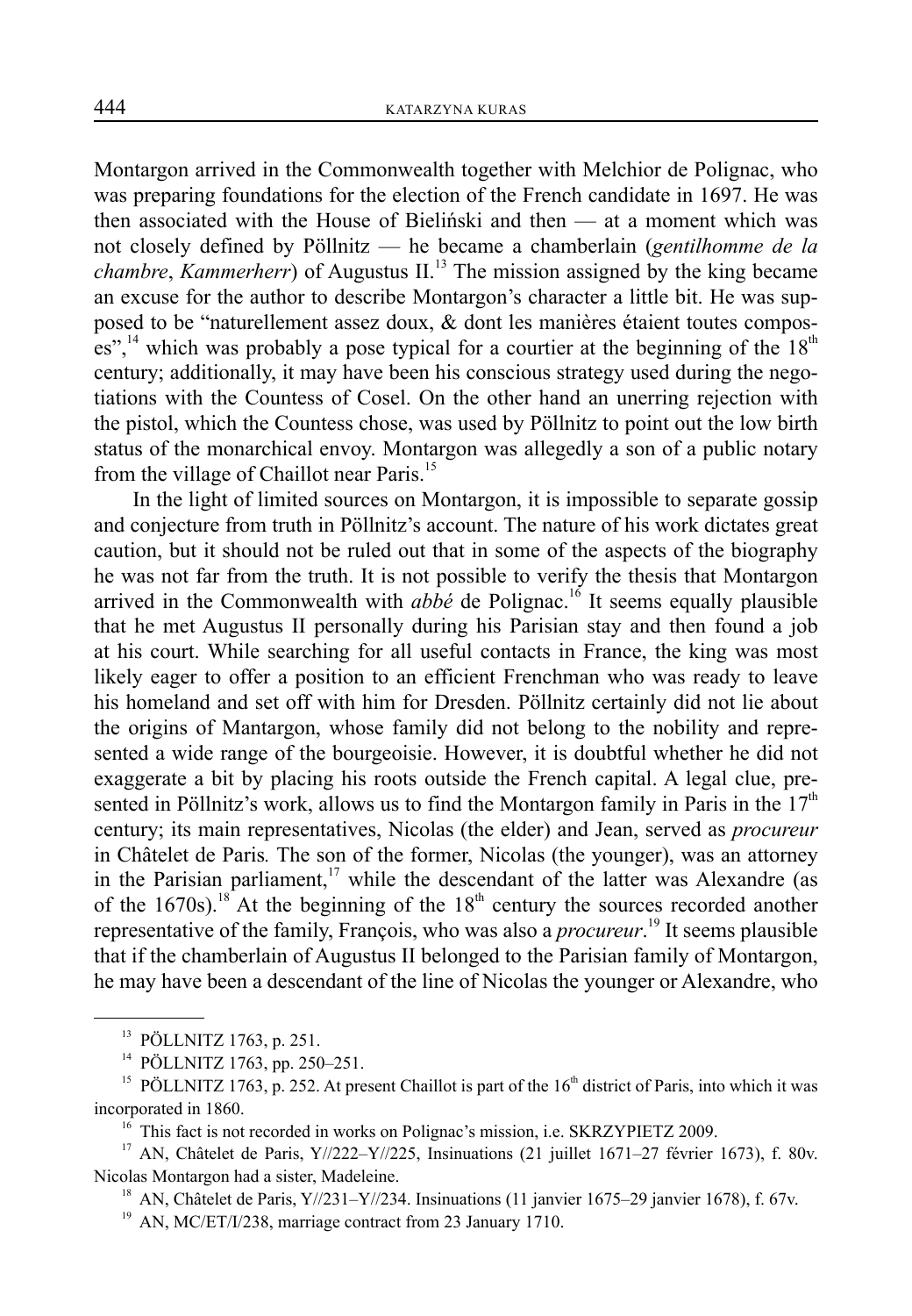lived at the turn of the  $18<sup>th</sup>$  century. His commercial contacts — which were in Wettin's service — were particularly valuable from the ruler's point of view and they additionally substantiate his Parisian background, suggesting that Pöllnitz mentioned Chaillot only in order to add a bit of an exotic flavour to his story, resulting from a clash between the parvenu and the Countess.

The course of Montargon's career as Augustus II's chamberlain is as mysterious as his background. The date of the commencement of his service is not known no detailed court registries (*Hofbücher*) in relation to the beginning of Wettin's rule have been preserved; Montargon's surname appears in them for the first time only in  $1717<sup>20</sup>$  although it is known that he accompanied the king on a journey to Warsaw via Malbork and Gdańsk already in  $1710<sup>21</sup>$  Therefore, he had to start his service before that date; H. Watanabe O'Kelly presumes that it happened even before  $1705.<sup>22</sup>$  This is very likely, because in 1720 Montargon referred to himself as a servant with experience of twenty years who had been receiving salary from the Saxon court for fifteen years.<sup>23</sup> On the other hand Augustus II wrote in 1722 that the Frenchman had remained in his service for twenty years which would make it possible to move the date when his career by the king's side commenced to  $1700-1702$ <sup>24</sup> In the abovementioned registries — controlled by the Lord Chamberlain's Office — a considerable number of details, not only on the courtiers' salaries but also on their age or period of service, was recorded as a rule. High officials, including the *Kammerherren*, in regard to whom this kind of annotation was forgone, were an exception as it was probably recognised that such a detailed attitude towards people who were at the king's disposal would be inappropriate at the very least. Thus the *Hofbücher* are paradoxically an extremely scanty source on Montargon's biography; they inform us (provided they were kept and are preserved) about the mere fact of his service and his salary which amounted to 800 thalers per annum (without any contingent and additional profits).<sup>25</sup> This gap cannot be amended by court calendars, which were regularly issued only from 1728.<sup>26</sup> It is only known that from 1718 the chamberlain was a member of the Royal Military and Hospitaller Order of Our Lady of Mount Carmel and Saint Lazarus of Jerusalem United, which

 $^{20}$  SHStA, 10006 Oberhofmarschallamt, K 02, No. 05, Hofbuch 1717–1720, f. 10.

<sup>&</sup>lt;sup>21</sup> SHStA, 10006 Oberhofmarschallamt, III, No. 01, Reise von Warschau nach Marienburg und Danzig, f. 1.

<sup>&</sup>lt;sup>22</sup> WATANABE-O'KELLY 2002, p. 205.

<sup>&</sup>lt;sup>23</sup> SHStA, 10026 Geheimes Kabinett, loc. 2727/10, Die dem Kammerjunker Montargon bei seiner Verschickung nach Frankreich mitgegebene Instruktion, n.f., N. de Montargon to J.H. Flemming, Paris, 8 April 1720.

<sup>&</sup>lt;sup>24</sup> SHStA 10026 Geheimes Kabinett, loc. 2726/7, Sachen mit dem Königlische Franzözischen Höfe vol. I 1710–1732, f. 62–62v, Augustus II to Philippe d'Orléans, Dresden, 25 June 1722 (concept).

<sup>&</sup>lt;sup>25</sup> SHStA, 10006 Oberhofmarschallamt, K 02, No. 06, Hofbuch 1721–1725, f. 13.

<sup>26</sup> KALENDER 1728, n.f.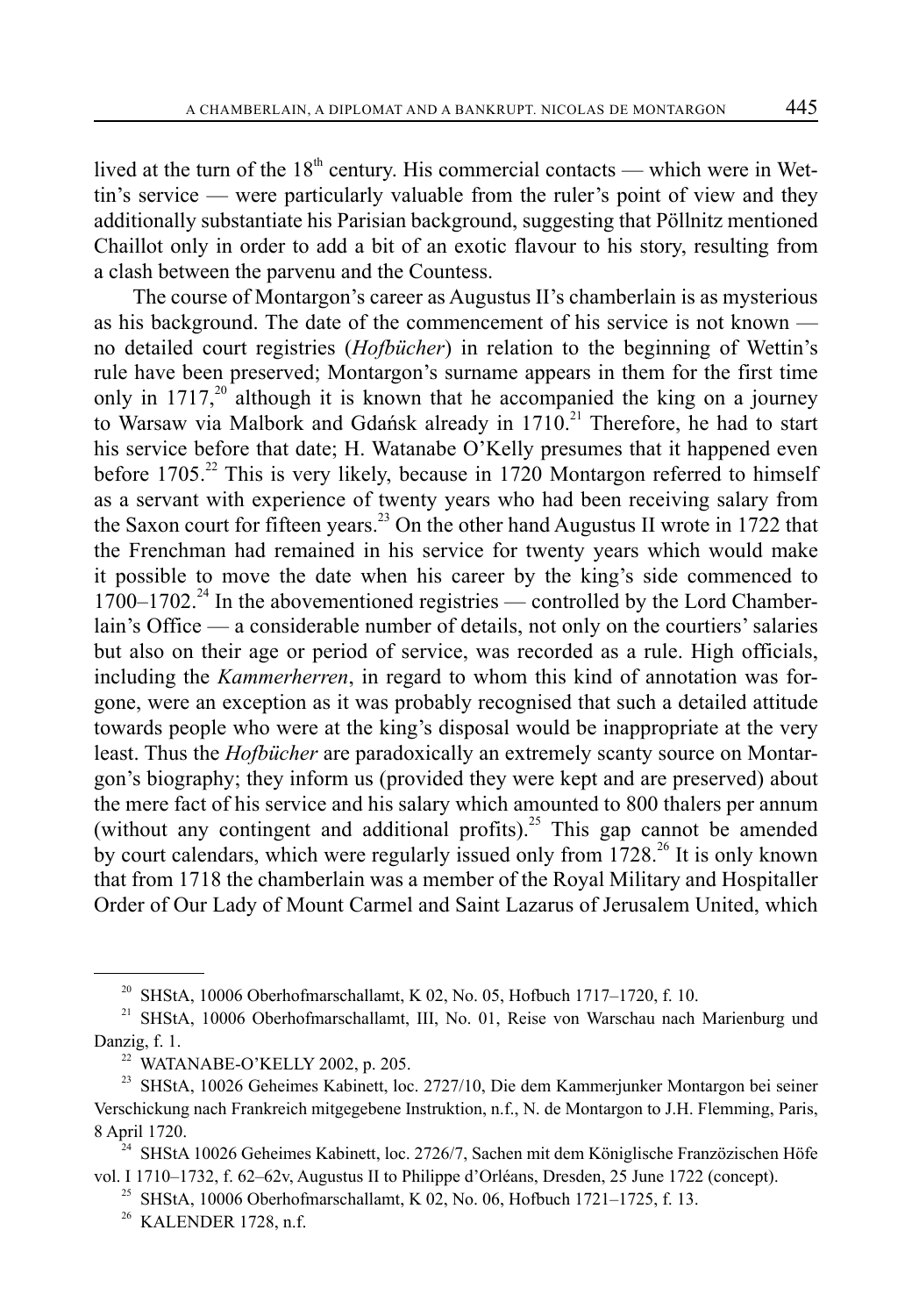proved that he kept some ties with France and the elites there.<sup>27</sup> He changed his post at the Saxon court before 1726 — from a *Kamerrherr* to one of the *Kammerjunker* and he was subordinated to the court's Lord Chamberlain, Woldemar von Löwendal.28 This was the end of his court career; in August 1727 he died in Paris and his surname — after providing it with a proper annotation — was removed from the registries.<sup>29</sup> Although he was present in the 1728 court calendar, this probably resulted from a kind of an outdated nature of these type of issues already at the time of their printing.

Montargon was employed by Augustus II probably mainly due to his Parisian contacts. As has already been noted, the monarch, who was trying to keep up with the European trends, needed suppliers and intermediaries in the French capital who would look for goods and conduct commercial transactions. Information about purchases made for the king by Montargon appears for the first time in 1715. The chamberlain was in Paris at that time and the monarch was in touch with him in order to personally set up transaction details. Amongst other things, Montargon arranged portraits of the French ruling family, which the monarch did not have in his collection.<sup>30</sup> The monarch's aim was to also control Leplat's significant expenses. It pertained mainly to a purchase of a 77-piece porcelain tableware with a silver edge which was bought for a considerable amount of money, 3005 thalers.<sup>31</sup> Unfortunately, we do not know to what extent Montargon accomplished his task of spying on the royal architect. His service turned out to be indispensable once again a year later. An auction of items belonging to the late Armand-Charles de La Porte de La Meilleraye Duke de Mazarin, who died in 1713, was to take place in Paris. The king correctly assumed that it would a great opportunity to enrich his own collection and he decided to send Montargon to the French capital. The latter received instructions on this matter twice, probably due to the delay of the time of the auction. Even before the public auction the king wanted to purchase nine chests (*coffres*), six Chinese cabinets, eight Chinese scrolls and four huge urns. He was also interested in a collection of defective statues which he believed had to be at a good price due to their defects. The monarch also specified which objects he was not interested in, probably trying to dispel Montargon's doubts regarding this matter. The servant purchased mainly statues, furniture

<sup>&</sup>lt;sup>27</sup> SANDRET 1875, p. 114. Affiliation to the Order was proof of declarative piety of the knight bachelors and was associated with eagerness to provide help to those in need. In the  $18<sup>th</sup>$  century reality the Order was less prestigious than the Royal and Military Order of Saint Louis which was founded by Louis XIV in 1693.<br><sup>28</sup> It was probably not resulting from a change of chamberlains' competences, but rather the reor-

ganisation of Augustus II's royal court. On the competences of both posts, see https://deacademic.com/ dic.nsf/pierer/191008/Kammerherr (accessed 24 August 2019).<br><sup>29</sup> SHStA, 10006 Oberhofmarschallamt, K 02, No. 07, Hofbuch 1726–1729, n.f.

<sup>30</sup> SPENLÉ 2008, p. 127.

<sup>&</sup>lt;sup>31</sup> SHStA, 10026 Geheimes Kabinett, loc. 2091/079, Briefwechsel König August II. von Polen, f. 11.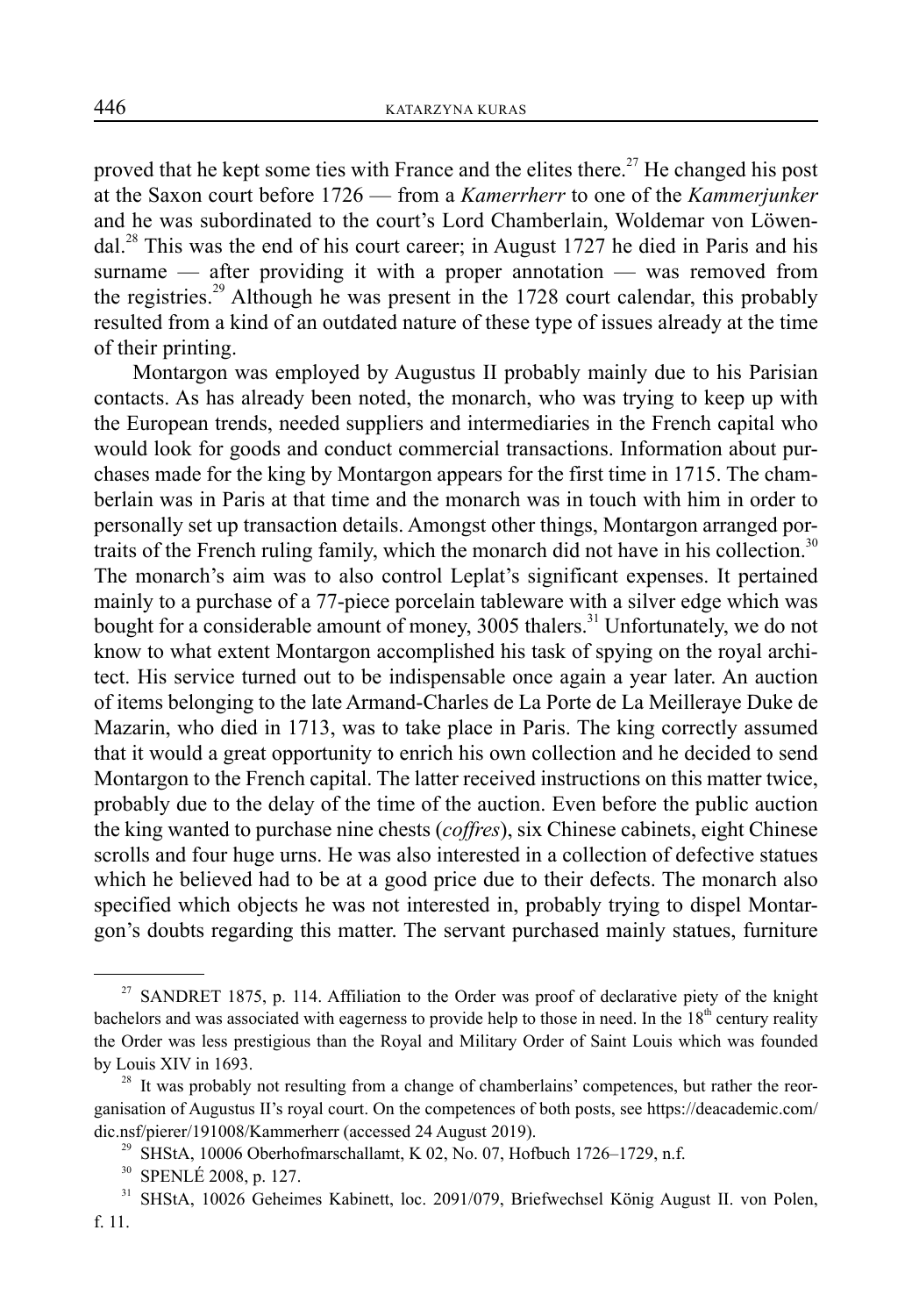and porcelain; Virginie Spenlé speculates that if the monarch wanted to buy paintings from the duke's collection, he would have given this task to Leplat rather than to Montargon.<sup>32</sup> The latter was therefore not a connoisseur, but an executor of the king's simple instructions. He was apparently effective, because over the following few years he purchased in the French capital e.g. furniture, saddles and even rare breeds of dogs for Augustus II. Finally, in December 1717 the monarch instructed him — as proof of trust — to order a model of an attire worn by Louis XIV at grand court ceremonies in the 1660s. In this case the king was particularly demanding; he commissioned not only sketches, but also a mannequin clothed in a model of the attire sewn in Paris.<sup>33</sup> The monarch presented himself wearing it in front of a wider public during the wedding celebrations of his son Frederick Augustus in  $1719$ <sup>34</sup>

Montargon's mercantile skills and Parisian contacts were appreciated and used not only by the king, but also by extended Saxon court circles. In 1718 the chamberlain himself informed the Saxon minister, Jakob Heinrich von Flemming, that if he needed anything from the French capital, he could order it.<sup>35</sup> One year later he complained that finding a blue Turkish textile was next to impossible all around Paris and he hoped that the one he had purchased would satisfy the customers since in his own opinion — it was very pretty.<sup>36</sup> Finally, in 1722 the king — through Flemming — reminded Montargon about an order of glass (*les lunettes*) he had placed and, incidentally, the minister himself asked to send 12 glasses of the very same kind.<sup>37</sup> There were probably more orders of this nature; small objects which reached Dresden through Montargon found their way to the king and the local elites, satisfying their need for details and fashionable attires reigning in Parisian parlours.

The scope of services provided by the Frenchmen for Augustus II was by no means limited to purchasing various objects in Paris. Montargon was also entrusted with small diplomatic missions which he accomplished, acting on the orders of the king or his ministries. In April 1712 he was in Utrecht where the peace talks ending the War of the Spanish Succession were held. Saxony was not involved in this conflict, but Augustus II carefully observed the results of the negotiations, the influence of which must have been of importance for the European politics. Montargon, as the elector's emissary, collected the information about the results of the talks; he

<sup>&</sup>lt;sup>32</sup> SHStA, 10026 Geheimes Kabinett, loc. 2091/079, Briefwechsel König August II. von Polen, f. 6; SPENLÉ 2008, pp. 123–124.

<sup>&</sup>lt;sup>33</sup> WATANABE-O'KELLY 2002, pp. 205–206.

<sup>34</sup> *Splendeurs* 2006, p. 276.

<sup>&</sup>lt;sup>35</sup> SHStA, 10026 Geheimes Kabinett, loc. 697/9, Des Generalfeldmarschalls Herrn Graf von Flemming gehabte Korrespondenz, ff. 69–70v, N. de Montargon to J.H. Flemming, Paris, 7 March 1718.

<sup>&</sup>lt;sup>36</sup> SHStA, 10026 Geheimes Kabinett, loc. 697/9, Des Generalfeldmarschalls Herrn Graf von Flemming gehabte Korrespondenz, ff. 76–77v, N. de Montargon to J.H. Flemming, [Paris] 14 August 1719.

<sup>37</sup> SHStA, 10026 Geheimes Kabinett, loc. 697/9, Des Generalfeldmarschalls Herrn Graf von Flemming gehabte Korrespondenz, ff. 78, J.H. Flemming to N. de Montargon, Warsaw, 16 September 1722 (concept).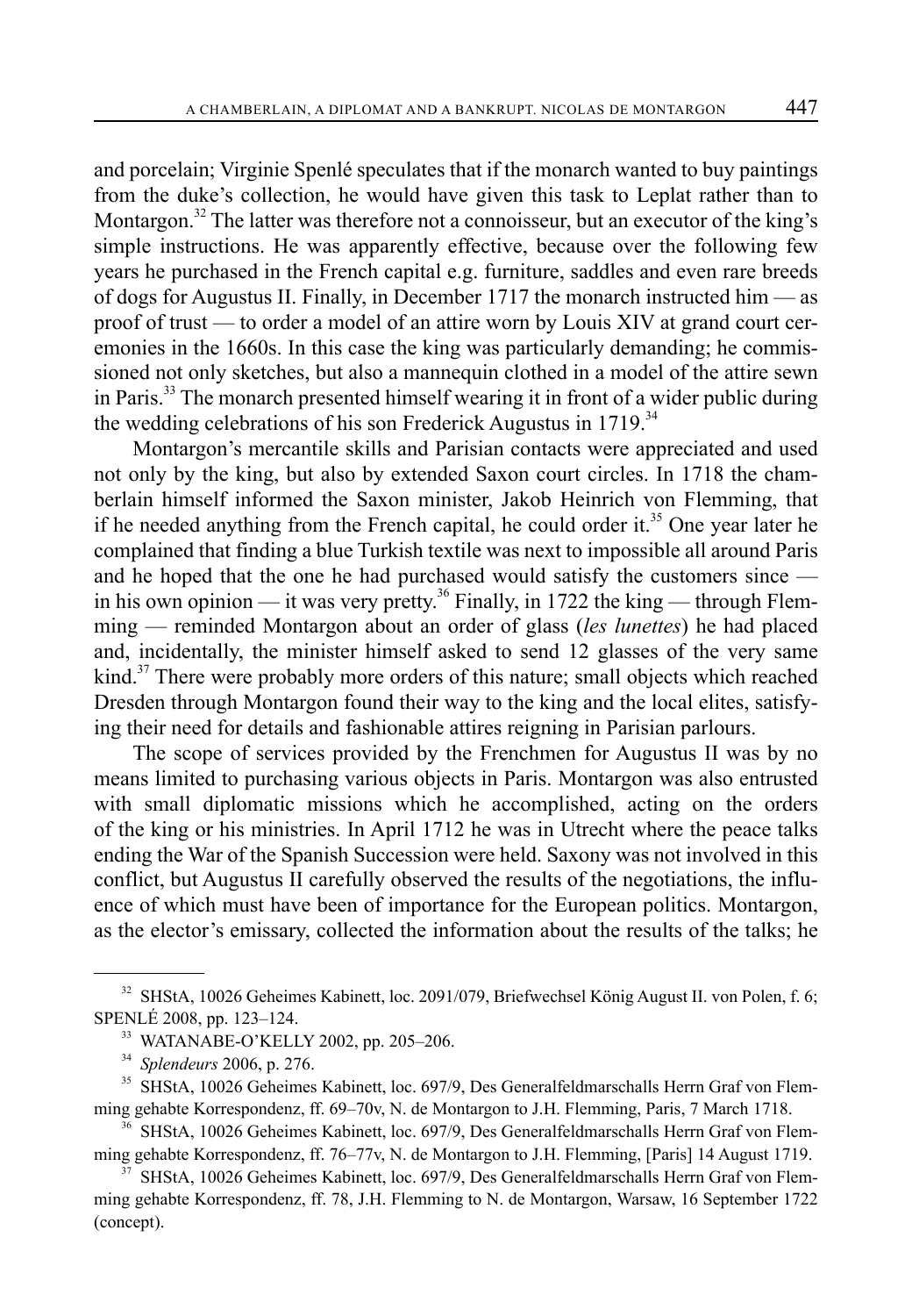acted unofficially, trying to find out the details primarily during meals. This proved frustrating; the Saxon emissary believed that the diplomats were so busy in Utrecht that they had no time for eating and, as a consequence, he could not act effectively.<sup>38</sup> In June 1714 Augustus II entrusted Montargon with a mission to travel to Cologne to his son Frederick Augustus with a task of giving him instructions regarding the travel to Paris. Initially, Montargon accompanied the prince to the French capital (perhaps he was even captured on a painting illustrating the presentation of Frederick Augustus to Louis XIV in Fontainebleau on 26 September 1714), but he was later sent back to Dresden after consulting the Polish delegates and French ministers (he left on 8 November 1714). $^{39}$ 

Diplomatic talents of the Frenchman were remembered a few years later by Count Flemming. In 1719 he entrusted him once again with an unofficial mission, the aim of which was to probe France's attitude towards a potential alliance with Saxony. At that time Montargon provided his expertise on the priorities of the French politics and he gave practical guidelines on how — in his opinion — these principles could be remodelled as part of a rapprochement with Saxony. In the document written on 8 May 1719 in Leipzig and intended for J.H. Flemming, Montargon emphasised that in the current political constellation Saxony was not regarded by France as a partner that could be allied with, because it was too strongly tied with the Empire. In addition, the French diplomats were suspicious about Augustus II's activities in the Commonwealth, assuming that his actions had attempted to strengthen his power. Finally, according to Montargon, the Saxons were not considered reliable partners in Paris, their truthfulness was doubted, and — most importantly — so were the numbers and fighting qualities of the Saxon army.<sup>40</sup> Theses prepared by Montargon were a starting point for Flemming to elaborate on the *pro memoria* document which was to become a foundation for all the unofficial activities conducted by the chamberlain in Versailles and Paris. The document was equipped with a few attachments intended to shake the fully guarded French politics towards Saxony.<sup>41</sup> It was argued in *pro memoria* that the rumours about the attempts to implement absolutism in Poland were ludicrous and that the information on the Elector's efforts to guarantee his son with the Polish crown was exaggerated. Augustus II could certainly pursue politics heading in that direction, but this would doom him to have

<sup>38</sup> SHStA, 12881 Genealogica 3197 (de Montargon), N. de Montargon to NN, Utrecht, 12 April 1712.

<sup>&</sup>lt;sup>39</sup> AD, Correspondance politique, Pologne 145, f. 16v, J.-V. de Besenval to J.-B. Colbert de Torcy, 3 July 1714; ibidem, Pologne 147, f. 79, a dispatch from the court to J.V. de Besenval from 1714; KIS-LUK-GROSHEIDE, BERTRAND 2018, p. 192; KRAUSHAR 1911, pp. 11–15.

<sup>&</sup>lt;sup>40</sup> SHStA 10026 Geheimes Kabinett, loc. 2727/10, n.f., P[ro] M[emoria] que Mr de Montargon à donné le 8 Mai 1719 à Leipzig.

<sup>&</sup>lt;sup>41</sup> There were various explanations ("narration historique") and a political journal known as "Reflexions de l'espion Turc à Paris le 24 may 1718 envoyées à un de ses amis Tartares à Moscau sur la lettre que celui-ci lui avait communiquée d'un Ecossait à Dresden du 18 Fevrier 1718 à un de ses amis".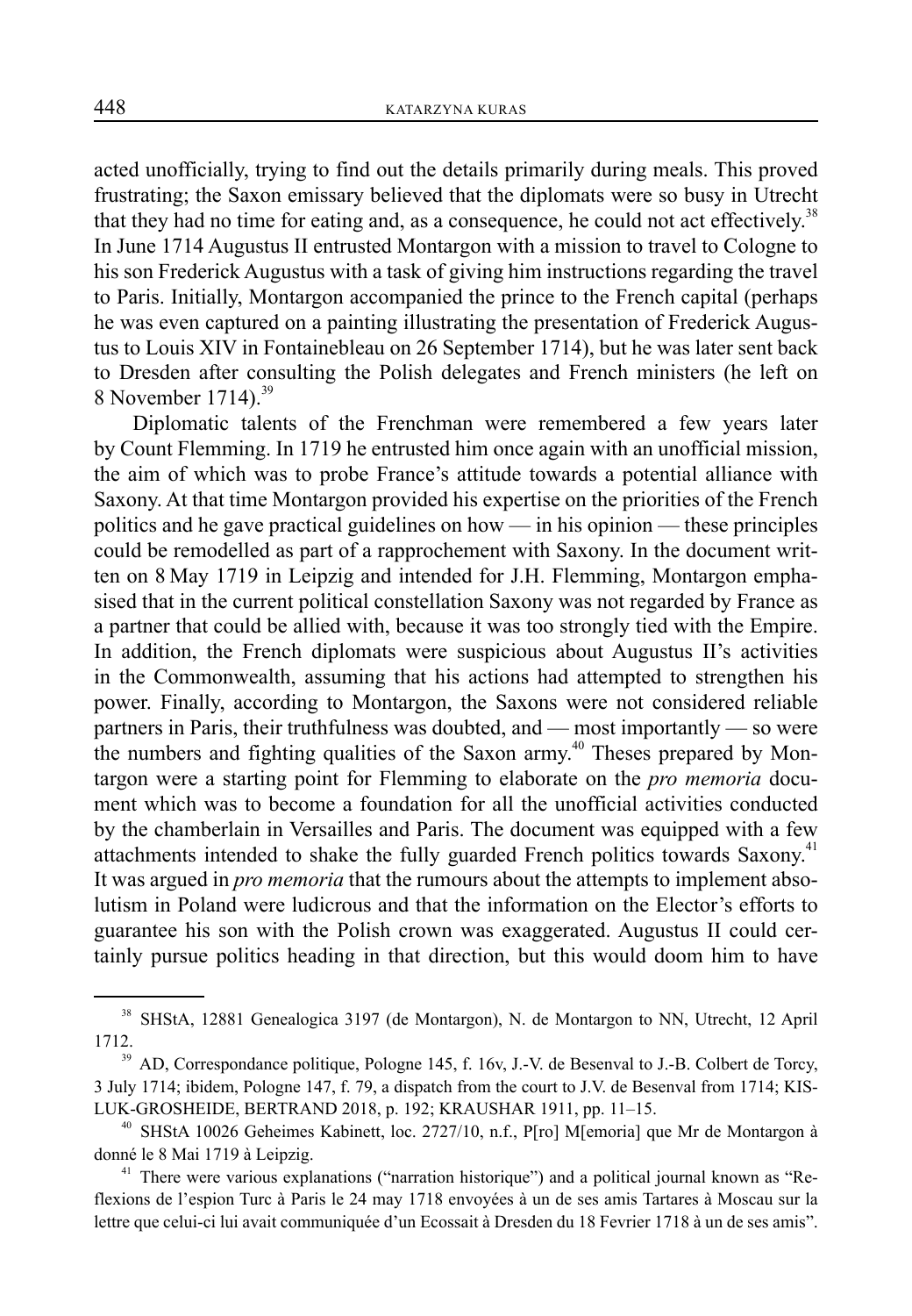constant clashes with the Poles. After withdrawing the Saxon troops from the Commonwealth, the king's relations with the Poles were exceptionally harmonious and if someone wanted to spoil them, it would have been done at the initiative of Tsar Peter I or the King of Prussia William I. It was Montargon's task to ensure the French diplomats about Augustus II's good intentions towards France and to indicate that France could benefit more from an alliance with Saxony than with the northern countries. He was expected to skilfully point out the advantages of Saxony, which were significant for the alliance, including a harmonious cooperation with Poland, possession of an excellent army, the numbers of which could be raised even to forty-five thousand soldiers (a detailed listing of the Saxon forces was attached), possibilities for mobilising the Polish army, but also good relations with the Empire and England. The talks he was expected to carry out were exclusively for exploration and had he managed to get an approval from the French side, it would have been necessary to create a commission of ministers for negotiating the alliance details.<sup>42</sup>

While carrying out his mission, Montargon arrived in the capital of France in February 1720 and stayed there until October of that same year. He was seemingly cooperating with a Saxon diplomat, Burkhard von Suhm, but the talks he was holding went beyond the official course of diplomacy. For this reason he sought the favour of Cardinal Guillaume Dubois, who was at the helm of French politics; he persistently attended his Thursday audiences and, as a consequence, he reported on the familiarity in his relations with the minister of the regent, Philippe of Orléans, with a slight exaggeration. The exploratory and noncommittal nature of the talks, which he held, and the death of Suhm at the beginning of March 1720, meant that Montargon started to treat the mission entrusted to him first and foremost as a chance for a promotion. Having received the news about Suhm's death, he immediately endeavoured to take over the position of the Saxon *chargé d'affaires* in Paris and asked J.H. Flemming for patronage of his case.<sup>43</sup> His efforts remained fruitless; the management of the Saxon post in Paris was given — not without Flemming's consent — to Count Karl Heinrich von Hoym, which meant the end of Montargon's dreams about the position.<sup>44</sup>

Unsuccessful efforts to become *chargé d'affaires* in Paris in spring were not the only defeat Montargon suffered in that period. Rather accidentally he found himself at the epicentre of significant events, in which he was personally involved. He was an eyewitness to the collapse of John Law's system based on paper banknotes in France, the panic at the securities market and, finally, the closing of Banque

<sup>42</sup> SHStA 10026 Geheimes Kabinett, loc. 2727/10, n.f., Pro memoria pour Mr de Montargon, Leipzig, 11 May 1719.

<sup>&</sup>lt;sup>43</sup> SHStA 10026 Geheimes Kabinett, loc. 2727/10, n.f., N. de Montargon to J.H. Flemming, Paris, 4 March 1720 and 8 March 1720.

<sup>&</sup>lt;sup>44</sup> J.H. Flemming claimed that Montargon started to make efforts too late, but this does not seem to be a real reason for failure in this case, SHAD 10026 Geheimes Kabinett, loc. 2727/10, n.f., J.H. Flemming to N. de Montargon, Warsaw, 27 February 1720 (concept); http://saebi.isgv.de/biografie/Karl\_ Heinrich von Hoym (1694–1736) (accessed 22 August 2019).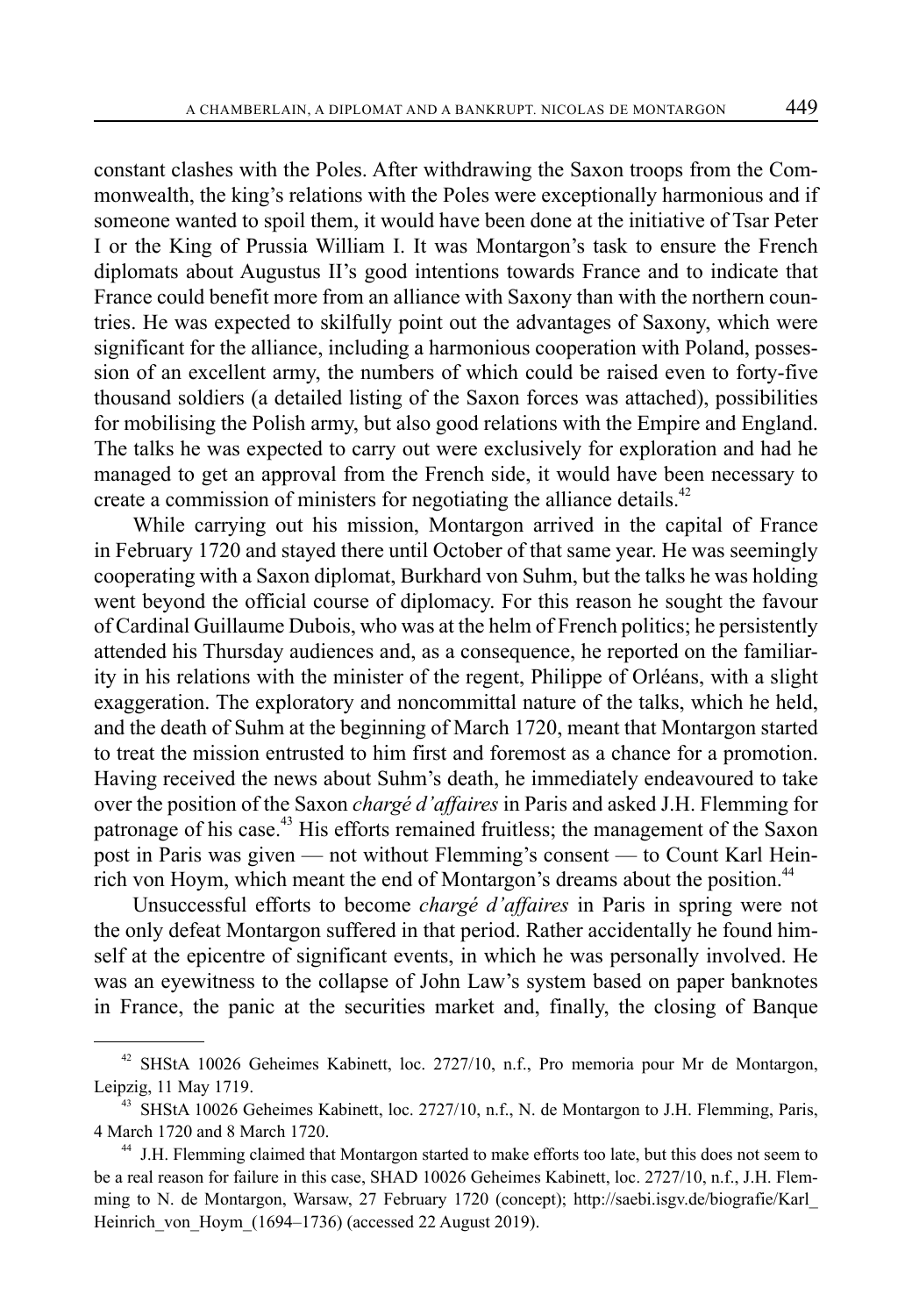Générale, which meant bankruptcy for people who had invested money in the securities issued by this institution.<sup>45</sup> Tension was gradually increasing in the letters sent by Montargon at that time from Paris. Once he realised he could not count on Suhm's post (March 1720), it gradually dawned on him he could soon become a bankrupt, since he had placed his savings in Law's bank. In a letter from April 1720, Montargon openly wrote that the money he had lent did not bring him the expected fortune and he would probably have to live off 800 écus, which Augustus II had assigned to him 15 years earlier as an annual salary.<sup>46</sup> In June, seeing that the matter of the money invested in Law's system was practically lost, he only indicated that he had not been financially successful in the past few years.<sup>47</sup> Complaining about the reality, Montargon probably relied on some form of compensation from the Saxon court. J.H. Flemming very quickly cut through all hopes in that matter and he stated that he had limited possibilities. The Saxon Elector noticed the problem, but the activities he undertook were rather unlikely to satisfy Montargon. In 1722 August II sent him again on a mission to Philippe of Orléans, entrusting him to the duke's patronage and indicating that Montargon had been his old servant, for whom he had *affection* and who was in considerable trouble due to the Law system.<sup>48</sup> However, there is no suggestion that the bankruptcy resulting from careless investments became a reason for the Saxon or French courts to particularly appreciate Augustus II's servant or to pay him any financial compensation.

The fate of Montargon, who died in 1727, and who — presumably — spent around twenty-five years in Augustus II's service is as interesting as it is also representative of specific circles. The presence of a Frenchmen at the Wettin court was significant for the transfer of cultural models, the source of which was the style of Louis XIV, strongly influencing the official and unofficial lifestyle at courts all over Europe. Augustus II consciously drew inspiration from Paris and eagerly employed newcomers from France. These people were very important for the ruler — they were bringing with them if not the knowledge of the life in Versailles itself then an awareness of artistic novelties prevailing in Paris at that time or the resourcefulness, experience and commercial contacts just like Montargon did. Thanks to them and the commissions they conducted, the king enriched his artistic collections and weaved French trends into the everyday life of his court — he organised a fair during *à la foire de St. Germain* carnival, he made sure that French dances were performed during the ceremony and that one of the marching dressed-up groups represented the French nation.

<sup>45</sup> BLACK 1999, pp. 72–73.

<sup>&</sup>lt;sup>46</sup> SHStA 10026 Geheimes Kabinett, loc. 2727/10, n.f., N. de Montargon to J.H. Flemming, Paris, 8 April 1720.

<sup>&</sup>lt;sup>47</sup> SHStA 10026 Geheimes Kabinett, loc. 2727/10, n.f., N. de Montargon to J.H. Flemming, Paris, 14 June 1720.

<sup>&</sup>lt;sup>48</sup> SHStA 10026 Geheimes Kabinett, loc. 2727/10, n.f., J.H. Flemming to N. de Montargon, 2 May 1720; SHStA 10026 Geheimes Kabinett, loc. 2726/7, f. 62–62v, Augustus II to Philippe d'Orléans, Dresden, 25 June 1722 (concept).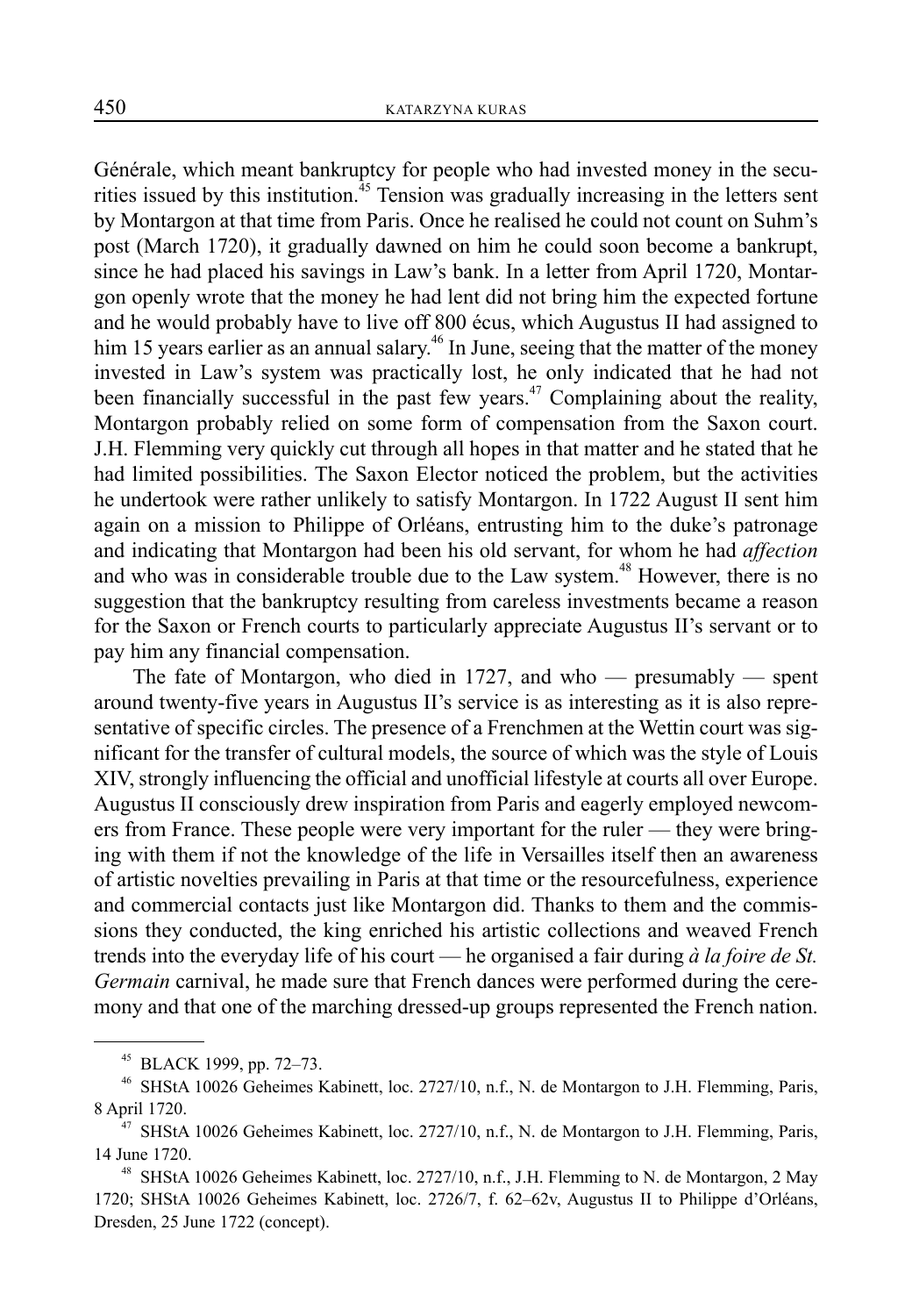Such great regard was probably a result of the preferences of the monarch, who was consciously choosing some elements of Louis XIV's propaganda stylistics and wove them into his own strategy of image development.

Montargon was a courtier-mercenary type who was not uncommon in modern Europe. He decided to abandon France and offered his services to a court the ruler of which needed his knowledge and skills in trade and — to some extent — also in diplomacy. He associated his entire professional life with the Wetting monarch and it came to be dominated by constant travels between Paris and Dresden. Although he spent a quarter of a century in Augustus II's service, he did not attain a spectacular advancement in the royal court's hierarchy; despite his efforts, he most likely did not become a wealthy man either.

### SOURCES, STUDIES, MONOGRAPHS AND OTHER MATERIALS USED IN THE TEXT

#### MANUSCRIPT SOURCES AND UNPUBLISHED WORKS

AN [= Archives nationales in Paris]

Châtelet de Paris, Y//222–Y//225; Y//231–Y//234

MC/ET/I/238

AD [= Archives diplomatiques in Paris–La Courneuve], Correspondance politique, Pologne 145, 147

SHStA [= Sächsisches Hauptstaatsarchiv in Dresden]

- 10006 Oberhofmarschallamt, K 02, No. 05, Hofbuch 1717–1720, No. 06, Hofbuch 1721– 1725, No. 07, Hofbuch 1726–1729
- 10006 Oberhofmarschallamt, III, No. 01, Reise von Warschau nach Marienburg und Danzig

10026 Geheimes Kabinett, loc. 697/9, Des Generalfeldmarschalls Herrn Graf von Flemming gehabte Korrespondenz; loc. 2091/079, Briefwechsel König August II. von Polen; loc. 2726/7, Sachen mit dem Königlische Franzözischen Höfe vol I 1710–1732; loc. 2727/10, Die dem Kammerjunker Montargon bei seiner Verschickung nach Frankreich mitgegebene Instruktion

12881 Genealogica 3197

#### PRINTED SOURCES AND LITERATURE

BLACK 1999 = Jeremy Black, *Eighteenth Century Europe, 1700–1789*, Palgrave Macmillan, Hampshire–London 1999

DEPPE 2006 = Uta Deppe, *Die Festkultur am Dresdner Hofe Johann Georgs II. von Sachsen (1660–1679)*, Ludwig, Kiel 2006

*Splendeurs* 2006 = *Splendeurs de la cour de Saxe: Dresde à Versailles. Musée national des châteaux de Versailles et de Trianon, 23 janvier–23 avril 2006*, eds. Thomas W. Gaehtgens, Dirk Syndram, Béatrix Saule, Musée National du Château de Versailles et de Trianon, Paris 2006

Kalender 1728 = *Königl. Koln. Khurfürstl. und Sachsischer Hof und Staats Kalender, auf das Jahr 1728*, Leipzig 1728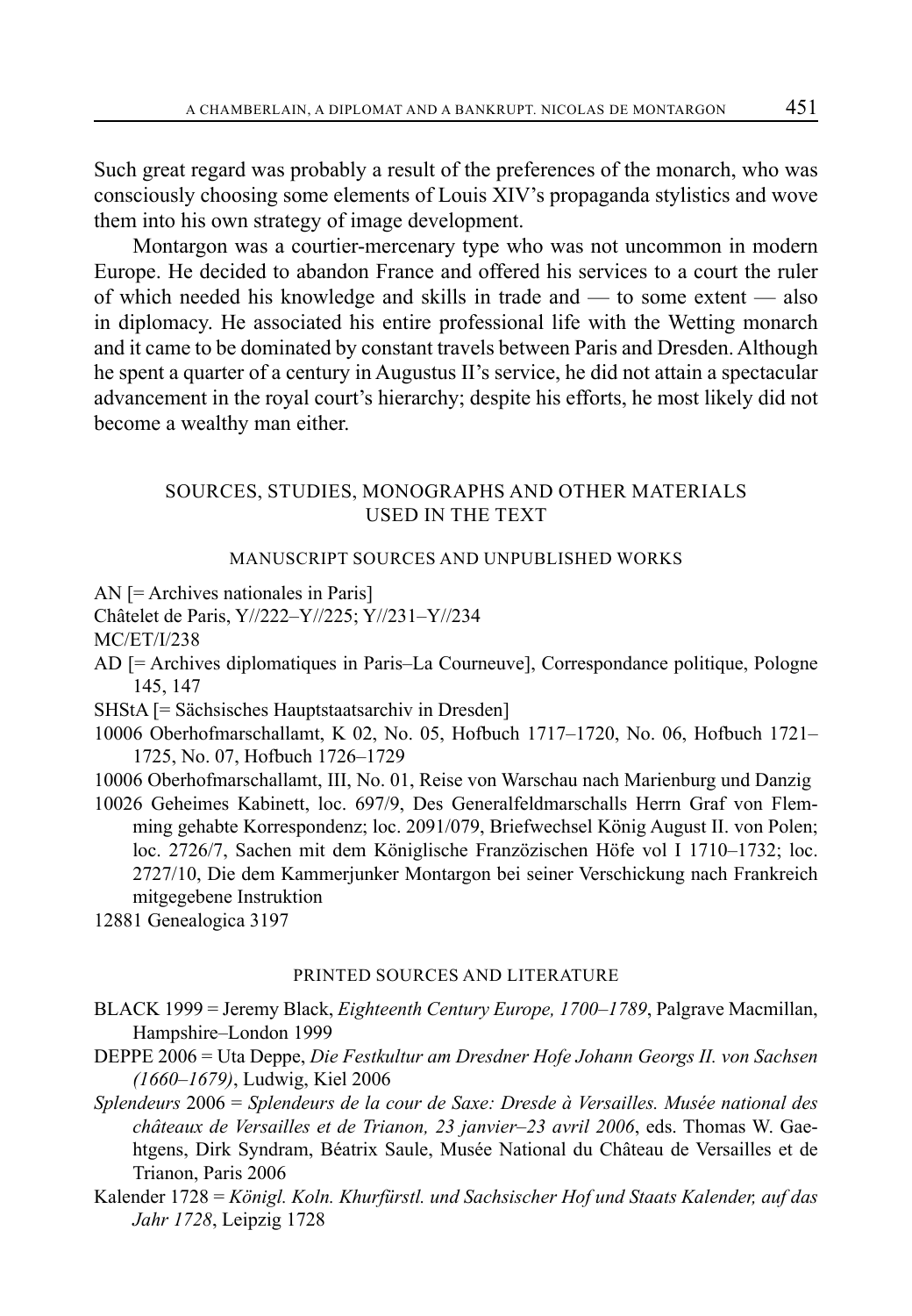- KELLER 1994 = *'Mein herr befindet sich gottlob gesund und wohl'. Sächsische Prinzen auf Reisen*, ed. Katrin Keller, Leipziger Universitätsverlag, Leipzig 1994
- KELLER 1999 = Katrin Keller, *Dwór sasko-polski w Dreźnie. Postacie i inscenizacje*, in: *Rzeczpospolita wielu narodów i jej tradycje*, eds. Andrzej K. Link-Lenczowski, Mariusz Markiewicz, Towarzystwo Wydawnicze "Historia Iagellonica", Kraków 1999, p. 73–83
- KISLUK-GROSHEIDE, BERTRAND 2018 = Daniëlle Kisluk-Grosheide, Rondot Bertrand, *Visitors to Versailles: From Louis XIV to the French Revolution*, The Metropolitan Museum of Art, New York 2018
- KRASZEWSKI 1873 = Józef Ignacy Kraszewski, *Hrabina Cosel*, Czytelnik, Warszawa 1952
- KRAUSHAR 1911 = *Miscellanea historyczne XLXVI. Podróże królewicza polskiego późniejszego króla Augusta III (Niemcy*–*Francyja*–*Włochy 1711*–*1717*, ed. Aleksander Kraushar, vol. II, nakładem wydawcy, Lwów 1911
- PÖLLNITZ 1763 = Karl Ludwig von Pöllnitz, *La Saxe galante. Nouvelle edition*, Aux Depens de la Campagne, Amsterdam 1763
- SANDRET 1875 = *Revue nobiliaire, héraldique et biographique; recueil de mémoires et documents*, ed. Louis Sandret, New series, vol. X, J.B. Dumoulin, Paris 1875.
- SKRZYPIETZ 2009 = Aleksandra Skrzypietz, *Francuskie zabiegi o koronę polską po śmierci Jana III Sobieskiego*, Wydawnictwo Uniwersytetu Śląskiego, Katowice 2009
- SPENLÉ 2008 = Virginie Spenlé, *Die Dresdner Gemäldegalerie und Frankreich. Der "bon goût" im Sachsen des 18. Jahrhunderts*, Sax-Verlag, Beucha 2008
- STASZEWSKI 1986 = Jacek Staszewski, *Polacy w osiemastowiecznym Dreźnie*, Zakład Narodowy im. Ossolińskich, Wrocław 1986
- STASZEWSKI 1998 = Jacek Staszewski, *August II Mocny*, Zakład Narodowy im. Ossolińskich, Wrocław 1998
- STOCKIGT 2015 = Janice B. Stockigt, *The Court of Saxony-Dresden*, in: *Music at German Courts, 1715–1760: Changing Artistic Priorities*, eds. Samantha Owens, Janice B. Stockigt, Barbara M. Reul, The Boydell Press, Woodbridge 2015, p. 17–50
- SYNDRAM 2009 = Dirk Syndram, *"Shopping à Paris" à la demande d'Auguste le Fort*, in: *Le commerce du luxe à Paris aux XVIIe et XVIIIe siècles: echanges nationaux et internationaux*, ed. Stéphane Castelluccio, Peter Lang, Bern 2009, p. 267–279
- WATANABE-O'KELLY 2002 = Helen Watanabe-O'Kelly, *Court Culture in Dresden. From Renaissance to Baroque*, Palgrave Macmillan, New York 2002
- WIERZBICKA-MICHALSKA 1964 = Karyna Wierzbicka-Michalska, *Teatr warszawski za Sasów*, Zakład Narodowy im. Ossolińskich, Wydawnictwo Polskiej Akademii Nauk, Wrocław 1964
- WIERZBICKA-MICHALSKA 1975 = Karyna Wierzbicka-Michalska, *Aktorzy cudzoziemscy w Warszawie w XVIII wieku*, Zakład Narodowy im. Ossolińskich, Wydawnictwo Polskiej Akademii Nauk, Wrocław 1975

#### INTERNET SITES

https://deacademic.com/dic.nsf/pierer/191008/Kammerherr http://saebi.isgv.de/biografie/Karl\_Heinrich\_von\_Hoym\_(1694-1736)